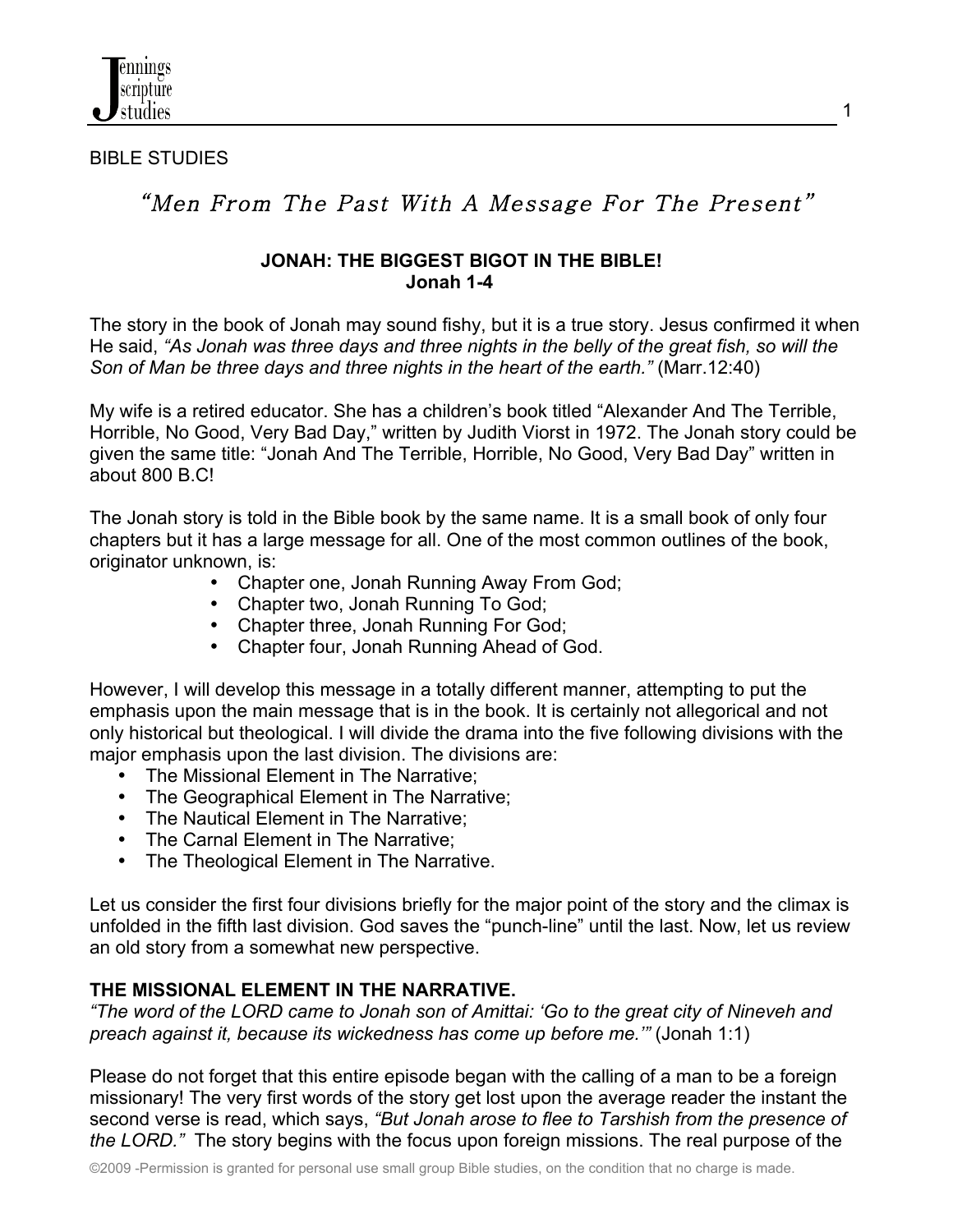story gets lost to the mind of the average reader because of the dramatic events between Jonah's commission and the culmination of his mission.

God called and commissioned Jonah to be a foreign missionary. He was to be God's Jewish emissary appointed to go to the Gentile city of Nineveh and give God's message to the heathen Assyrian inhabitants. But because of his prejudice against the Assyrians, he rebelled against God and went in the opposite direction. God used a most unusual experience to turn him around.

When reviewing some comments on the book, one gets the impression that the message of the book is only about a run-away prophet, a terrible storm and a big fish. These aspects of the story are incidental to the main message of the book which is about a sovereign God of grace, compassion, love and mercy Who is "*Not willing that any should perish, but that all should come to repentance."* (II Peter 3:9) God said, "Go!" and Jonah said "No!" and now the plot of the story must be fleshed out in the remainder of the book.

Jonah had a mission to accomplish. He is told to: "*go preach*"; he had a message to deliver: "*Repent or else!"* However, Jonah was racist, bigoted and prejudiced. He hated the Assyrians – they were the enemy of Israel. So to escape this unpleasant assignment he went in the opposite direction. Jonah was willing to prophesy in Israel but he rebelled at the idea of becoming a foreign missionary to people for whom he had an extreme dislike.

God does not give us the prerogative of deciding who is worthy to be a candidate for His salvation and who is not. Bigoted believers, like Jonah, do not have the right to withhold the life-giving message from anyone who is "*dead in trespasses and in sins."* (Eph. 2:1) God's mercy and salvation is for everyone, not just those we think deserve Him. If only those that deserved His love got it, we all would be forever lost.

## **THE GEOGRAPHICAL ELEMENT IN THE NARRATIVE.**

Three countries and three cities are in view in the story: Joppa, in Israel; Nineveh, in Assyria and Tarshish, in Spain.

#### *Nineveh, No!*

Nineveh was located on the Tigris River, in what is today Iraq, near the present day city of Mosul. It flourished from about 800 to 610 B.C. as the capital of the Assyrian empire which was the most powerful and dominating empire on earth in Jonah's day. Its population was about 600,000 including 120,000 children. The circumference of the city was 60 miles.

Today, Nineveh is just a vast stretch of ancient ruins. My brother is an archeologist and has been to Nineveh on two occasions. He informs me that Nineveh is located "as the crow flies, 550 miles from Joppa. By road from Joppa to Nineveh is 700 miles."

Assyria was a powerful, evil nation and Israel's most dreaded enemy. The Assyrians had committed terrible atrocities against the people of Israel. During its time of power, the Assyrian empire conquered the northern Israelite kingdom of Israel, with their capital at Samaria, and transported them away into captivity. Traveling into their midst would have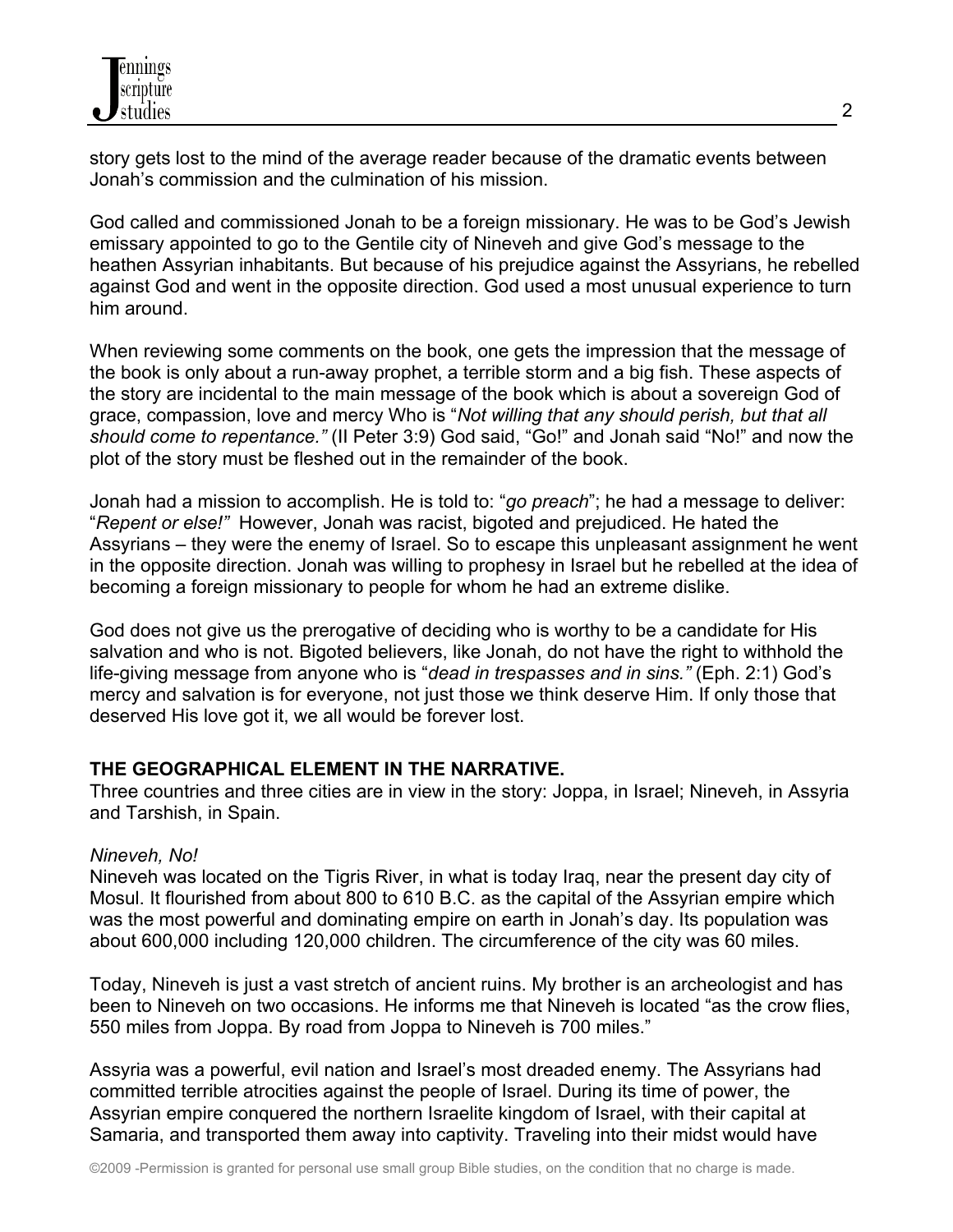been frightening.

Nineveh was most likely the largest city in the entire world at that point in time. It was enemy territory. The inhabitants were a foreign, fierce and faithless Gentile people. The Living Bible paraphrases the last part of verse 2 by saying that the wickedness of Nineveh was such that "it smells to highest heaven." The Assyrian Empire was well known in all of the ancient world for its wickedness and cruelty.

## *Joppa Jump-off.*

Joppa is about 30 miles north-west from Jerusalem between Caesarea and Gaza. Its harbor naturally made it the main port of Jerusalem. Here Jonah "*took ship to flee from the presence of the Lord.*"

It is one of the oldest towns in Asia. The wood cut in Lebanon by Hiram's men for Solomon was brought in floats to Joppa (2 Chr. 2:16); here also, the material for the building of the second temple was unloaded. (Ezra 3:7) It was at Joppa, at the house of Simon the tanner that Peter took a vacation and while there he had his vision about tolerance. (Acts 9:36-43) Jonah could have benefited from such a vision!

Today it is known as Jaffa. The city now comprises the southern part of the Tel Aviv-Jaffa municipality. Its present population is said to be about 500,000. I have had the privilege of visiting that area on several occasions and always think of Jonah's departure from that harbor and his subsequent submersion excursion.

## *Tarshish Tour.*

Instead of going to Nineveh which was 700 miles east of Jerusalem, he decides to go sailing 2000 miles west of Jerusalem. He heads for Tarshish, which was the farthest point known to him. It was a Phoenician outpost near Gibraltar, in southwest Spain, at the very edge of the Mediterranean world.

God told Jonah to go east to Nineveh and which direction did he go? West. When he got to Joppa there just happened to be a boat bound for Tarshish. To reach it would require a journey of approximately a year. Do you think it was a coincidence that there just happened to be a ship heading in the opposite direction from Nineveh at that time? I don't, because the devil always makes it convenient for us to disobey God.

## **THE NAUTICAL ELEMENT IN THE NARRATIVE.**

Three sea-scenarios are seen in this dramatic story: the ship and the storm; the ship and the seamen and the ship and the sea creature.

## *The ship and the storm.*

*"But Jonah arose to flee to Tarshish from the presence of the LORD. He went down to Joppa, and found a ship going to Tarshish; so he paid the fare, and went down into it, to go with them to Tarshish from the presence of the LORD."* (1:3)

When Jonah arrived at the sea port in Joppa, he paid the fare and went on board. He paid the fare all right, but the short trip was going to be more expensive than he could ever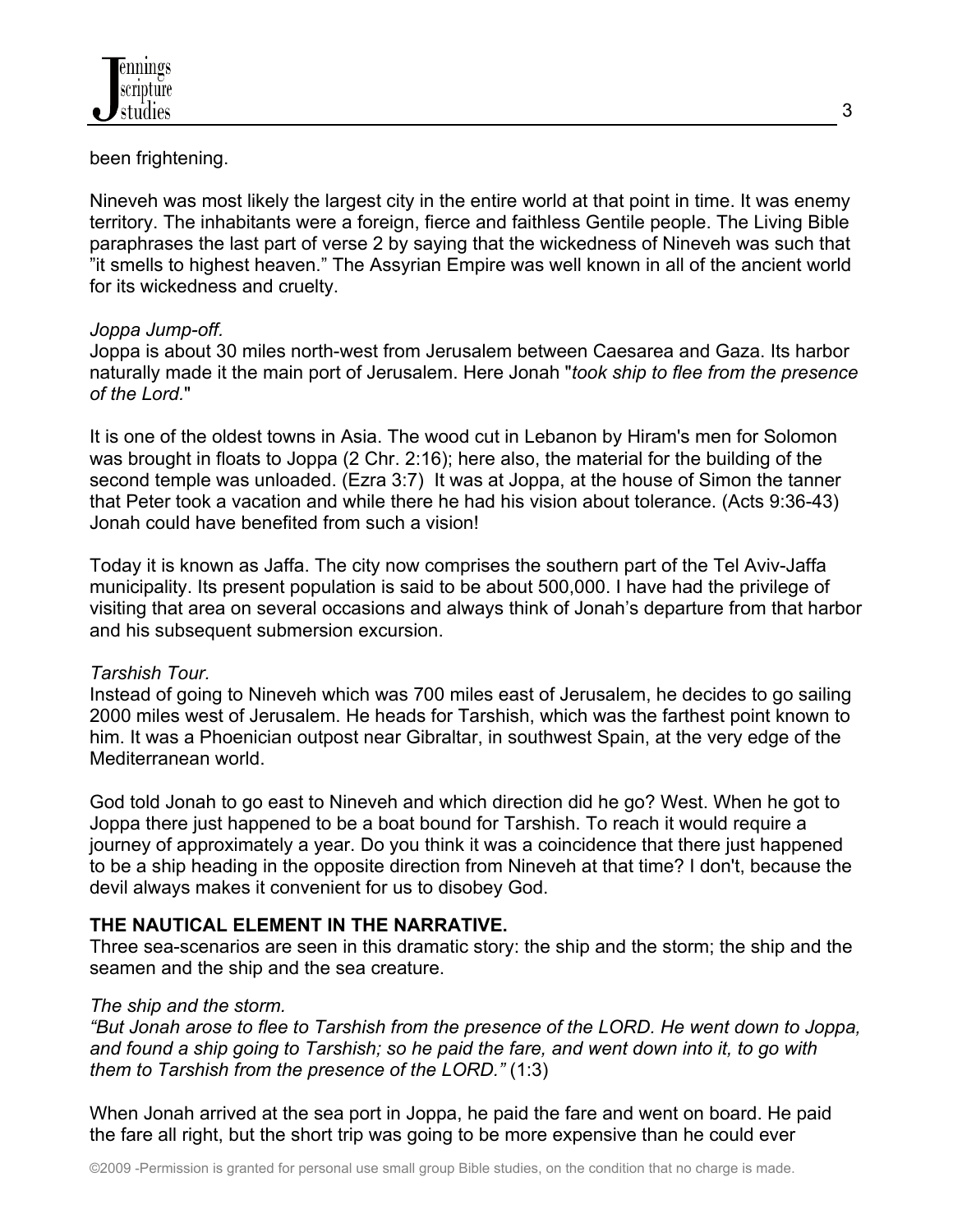

imagine. Soon after the ship departed from Joppa a sever storm struck. That was no coincidence for "*The LORD sent out a great wind on the sea, and there was a mighty tempest on the sea, so that the ship was about to be broken up."* (1:4)

#### *The ship and the seamen.*

*"Then the mariners were afraid; and every man cried out to his god, and threw the cargo that was in the ship into the sea, to lighten the load. But Jonah had gone down into the lowest parts of the ship, had lain down, and was fast asleep. So the captain came to him, and said to him, "What do you mean, sleeper? Arise, call on your God; perhaps your God will consider us, so that we may not perish."* (1:5,6)

Most seamen are a superstitious sort. These sailors thought it strange that Jonah could sleep in such a storm and set about to question him. *"Please tell us! For whose cause is this trouble upon us? What is your occupation? And where do you come from? What is your country? And of what people are you?" So he said to them, "I am a Hebrew; and I fear the LORD, the God of heaven, who made the sea and the dry land. Then the men were exceedingly afraid, and said to him, "Why have you done this?" For the men knew that he fled from the presence of the LORD, because he had told them."* (1:8-10)

Notice what Jonah said to the seamen: *"I am a Hebrew; and I fear the LORD, the God of heaven…"* I would have said, "Oh yeah! If you fear the Lord why don't you obey Him! Nineveh is East, we're headed West!"

#### *The ship and the sea creature.*

Jonah told them to *"Pick me up and throw me into the sea; then the sea will become calm for you. For I know that this great tempest is because of me."* (1:12) They did and *"The LORD had prepared a great fish to swallow Jonah. And Jonah was in the belly of the fish three days and three nights."* (1:17) It could be said that Jonah was the first sub-mariner. We always get into *deep* trouble when we disobey God!

God then ordered the fish to vomit Jonah out on the shore probably at Joppa or somewhere on the coast near Joppa, the same place he caught the ship bound for Tarshish three or four days earlier. In other words, Jonah is right back where he started.

Jonah got into hot water right from the beginning. First, he went from Jerusalem down to the water at Joppa; then he was on the water in the ship; next he was in the water when the sailors threw him overboard; then he was under the water when the fish swallowed him! When God went fishing for His wayward, water-soaked prophet, He knew exactly where to find him.

Then, *"The word of the LORD came to Jonah the second time, saying, "Arise, go to Nineveh, that great city, and preach to it the message that I tell you." So Jonah arose and went to Nineveh, according to the word of the LORD."* (Jonah 3:1-3)

Jonah had a long journey ahead of him. As we have noted, it was about a 700 mile trip from the Joppa area to Nineveh so that it probably took him several weeks to get there. Instead of traveling upon the sea, for which he no doubt was glad, he was now trudging through sand!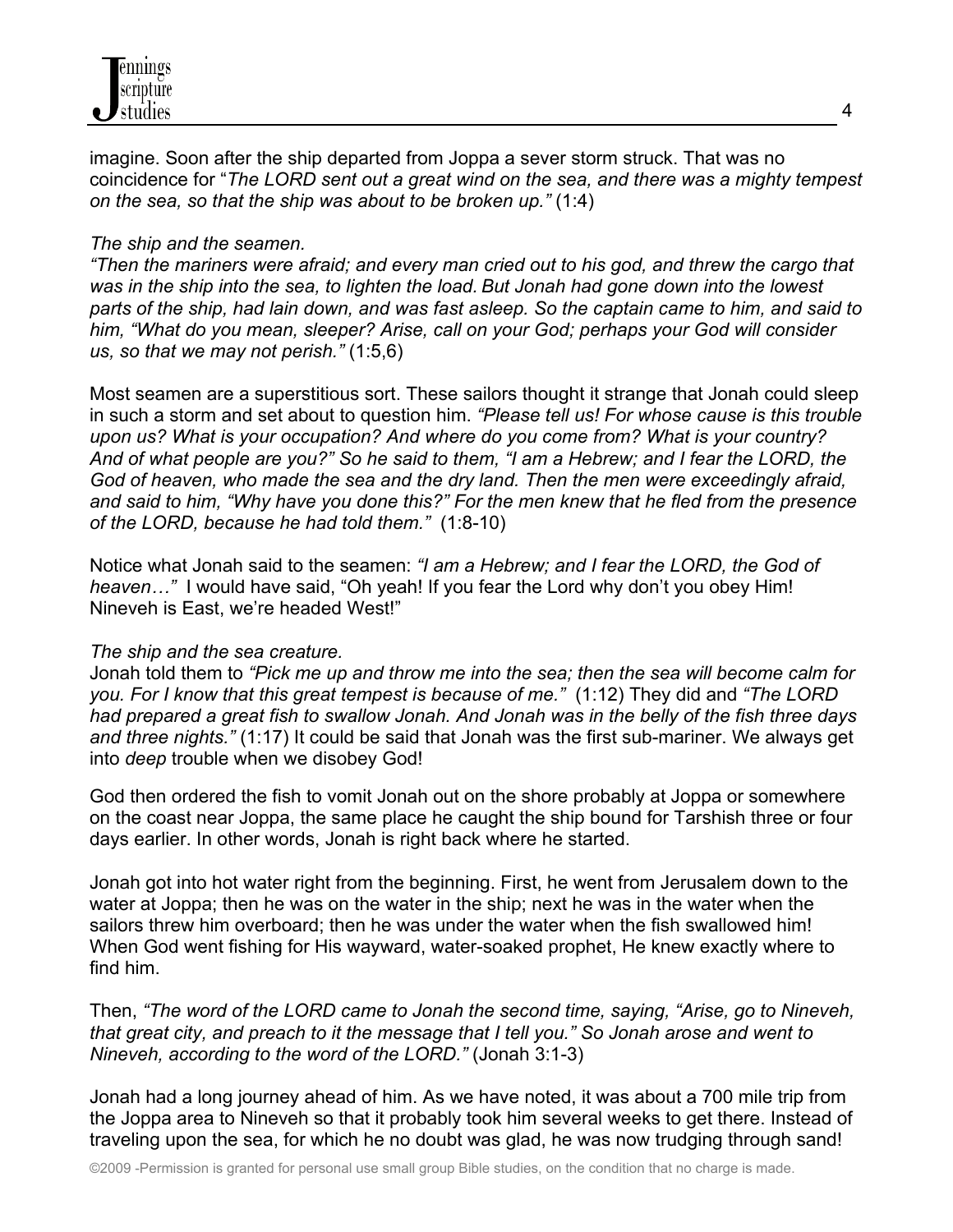He had plenty of time to re-think his errant escapade of escape from doing the will of God.

We can run from God but we cannot hide from God. He knows exactly where we are at any given moment! David knew that truth and said, *"Where can I go from Your Spirit? Or where can I flee from Your presence? If I ascend into heaven, You are there; If I make my bed in hell, behold, You are there. If I take the wings of the morning, And dwell in the uttermost parts of the sea, Even there Your hand shall lead me, And Your right hand shall hold me. If I say, "Surely the darkness shall fall on me," Even the night shall be light about me; Indeed, the darkness shall not hide from You, But the night shines as the day; The darkness and the light are both alike to You."* (Psalm 139:7-12)

## **THE CARNAL ELEMENT IN THE NARRATIVE.**

*"So Jonah arose and went to Nineveh, according to the word of the LORD. Now Nineveh was an exceedingly great city, a three-day journey in extent. And Jonah began to enter the city on the first day's walk. Then he cried out and said, "Yet forty days, and Nineveh shall be overthrown!"* (3:3,4) The city was so large that normally it was a three day walk from one side to the other. Jonah walked and warned beginning the first day he entered the city.

The result? *"So the people of Nineveh believed God, proclaimed a fast, and put on sackcloth, from the greatest to the least of them….. and God relented from the disaster that He had said He would bring upon them, and He did not do it."* (3:5,10)

That last verse in chapter three pushed Jonah over the edge. Therefore, Jonah was not happy because he did not like the Assyrians because of all of the harm that they had inflicted upon Israel. He was hoping that they would refuse to repent so that God would destroy them.

He may well have been the only prophet in history that hoped that his ministry would fail! He was greatly displeased, became angry and said to the LORD, *"O LORD, is this not what I said when I was still at home? That is why I was so quick to flee to Tarshish."* (Jonah 4:1) His attempt at self-justification fell flat upon God's ears.

Jonah's temperament and God's tenderness stand out in stark contrast in the dialog that takes place between the two. He was obstinate, quarrelsome, sullen, petulant, peevish, insolent, pessimistic and annoyed. It is surprising that Jonah had so soon forgotten the smelly belly of the fish! What a knuckle head! It is surprising how brazen Jonah was in speaking belligerently to God after the experience in the fish's belly! How soon we forget God's chastenings. Jonah was hard-hearted and hard-headed!

Jonah, a Jew, wanted to see this Gentile city destroyed by God. After reluctantly preaching the message God told him preach, he went camping on a hilltop outside the city to watch, hopefully, that God would yet destroy these horrible enemies of Israel. He was not a happy camper!

He built himself a little shelter against the sun and the hot wind. God is gracious to him and we are told that God *"provided a vine and made it grow up over Jonah to give shade for his head to ease his discomfort, and Jonah was very happy about the vine."* (4:5) But he was about to get steamed again!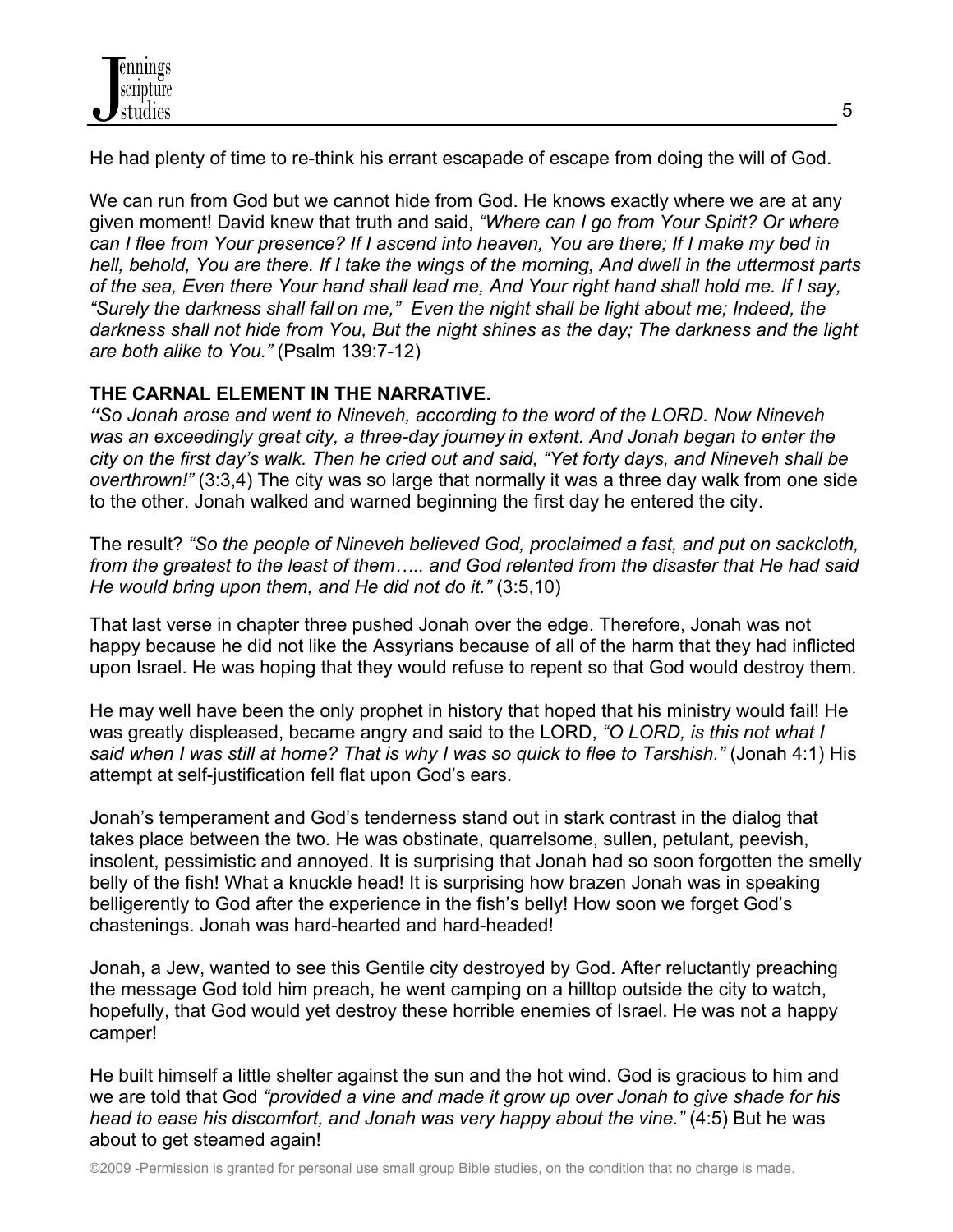

#### **THE THEOLOGICAL ELEMENT IN THE NARRATIVE.**

When we come to the last part of chapter four, God is putting Jonah through a post-graduate course in practical theology. Jonah knew more about God than he was practicing. Notice:

*"But at dawn the next day God provided a worm, which chewed the vine so that it withered. When the sun rose, God provided a scorching east wind, and the sun blazed on Jonah's head so that he grew faint. He wanted to die, and said, "It would be better for me to die than to live." But God said to Jonah, "Do you have a right to be angry about the vine?" "I do," he said. "I am angry enough to die." But the Lord said, "You have been concerned about this vine, though you did not tend it or make it grow. It sprang up overnight and died overnight. But Nineveh has more than a hundred and twenty thousand people who cannot tell their right hand from their left, and many cattle as well. Should I not be concerned about that great city?"* (4:6-11)

The only thing that most people take away from this book is that a man was swallowed by a large fish. Actually, only three of the forty-eight verses in the book of Jonah talk about the fish. There is so much more to this book! G. Campbell Morgan correctly said, "Men have been looking so hard at the great fish that they have failed to see the great God!"

On the surface this story is about Jonah, but a closer look reveals a deeper meaning. The book of Jonah is the story of God's great love for all the world, His plan to reach all the world, and one man's reluctance to be a part of that plan. The main thrust of the story is about the very heart of God. We must guard against relegating God to a secondary theme in the book.

The theological element overshadows the entire episode from the very first verse of the book to the very last verse. The first verse says, "*"The word of the LORD came to Jonah son of Amittai: 'Go to the great city of Nineveh and preach against it, because its wickedness has come up before me.'"* (Jonah 1:1) And the last statement in the book reads, "*Should I not be concerned about that great city?"*

Summarizing the story from God's perspective we learn that: Jonah was God's missionary, on God's Mission, to deliver God's Message, accompanied by God's Miracles; it was God's Mercy that spared Nineveh, now, at the end, it was God's Mentoring of which Jonah was the recipient. Who, then, is the principle Person in the whole scenario? God!

When we come to the over-arching theme of the whole story, it is about the big heart of God, not about the bigoted heart of Jonah. God cared about the people of Nineveh. By the lesson of the vine God was showing the value of the heathen in His sight. Jonah did not care about them. Jonah said to God, "*"I knew that you are a gracious and compassionate God, slow to anger and abounding in love, a God who relents from sending calamity. Now, O LORD, take away my life, for it is better for me to die than to live."* (Jonah 4:2,3)

He knew God to be sovereign, good, loving, compassionate and merciful. He knew that if he preached repentance to the Ninevites, they would repent and God would spare them. So, Nineveh is spared and Jonah walks away from the situation mad at God. He thinks that God should have destroyed the Ninevites. He is angry that God has given the gift of salvation to a